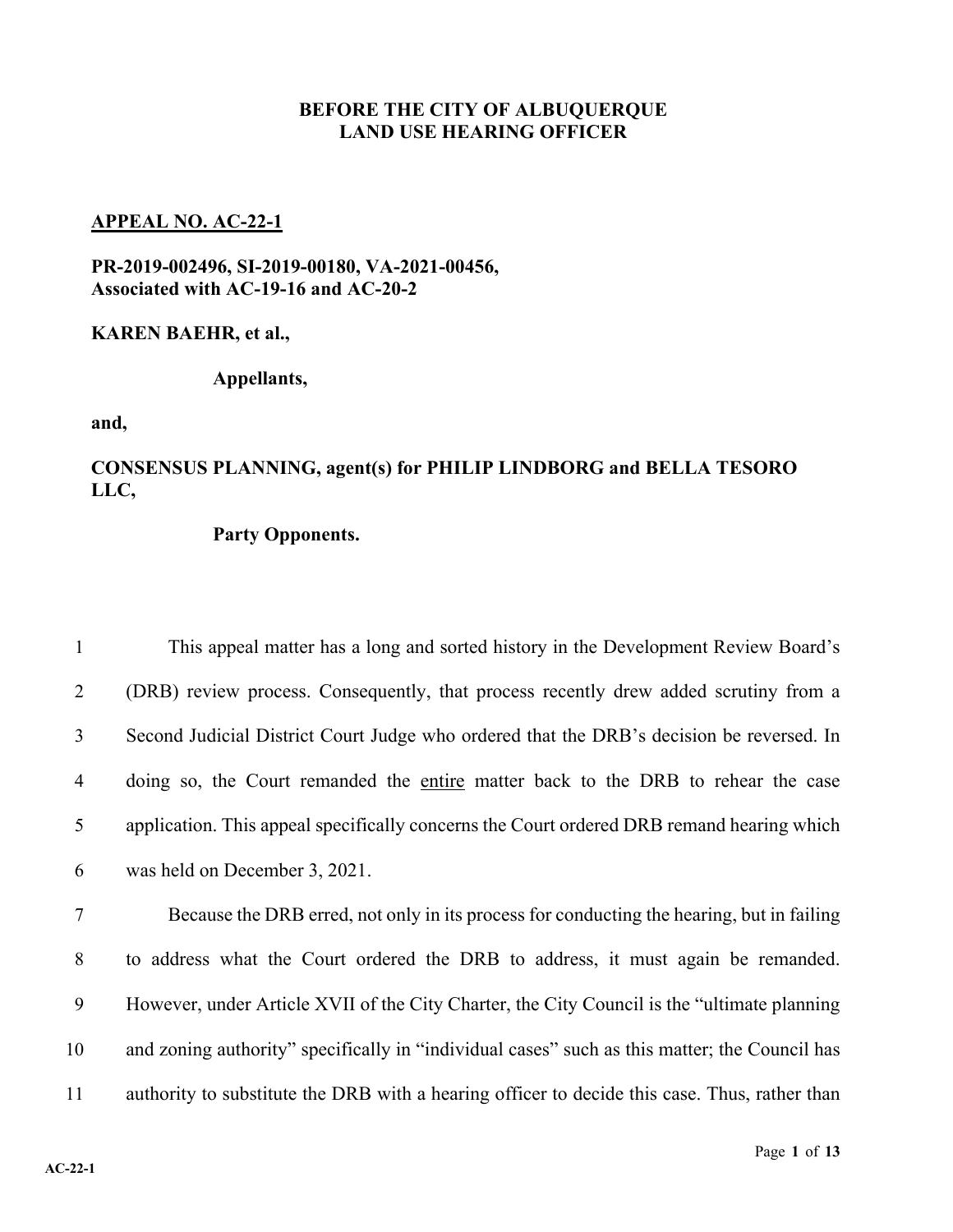directly remanding this case to the DRB to rehear this matter anew yet again, I respectfully recommend that the City Council consider as an alternative, remanding this case to an independent hearing officer.

- 
- 

# **I. PROCEDURAL HISTORY**

This appeal began with an application for site plan approval [R1. 86].<sup>1</sup> Sequentially, the undisputed relevant history is as follows. In late April, 2019, Consensus Planning, agents for Phillip Lindborg and Bella Tesoro, LLC (collectively, the "applicants") notified the affected neighborhood associations, including Nor Este Neighborhood Association, Vineyard Estates Neighborhood Association, and the District Four Coalition of Neighborhood Associations of their intent to submit an "application for a Subdivision of Land (plat) and Site Plan" to the DRB **[R1. 86]**. In doing so, the developers generally described the proposed project as being a 93-dwelling unit multi-family development and inquired from the association officers if they wished to meet to further discuss the project **[R1. 86]**. Soon thereafter, officers from the Vineyard and the District Four Coalition associations responded by requesting a city-sponsored facilitated meeting with the applicants **[R1. 87-88]**. The facilitated meeting was arranged and held on May 21, 2019, at which time the applicants, neighborhood residents, and neighborhood association representatives discussed the details of the application **[R1. 92-105]**.

 On June 17, 2019, the applicants and the City Planning Staff met under § 6-4(B) of the May 2018 Integrated Development Ordinance (IDO) for a mandatory pre-application

<sup>1.</sup> There are three separate records relating to this appeal—AC-19-16, AC-20-2, and this AC-22-1 record. Each will be referenced by R1, R2 or R3 respectively.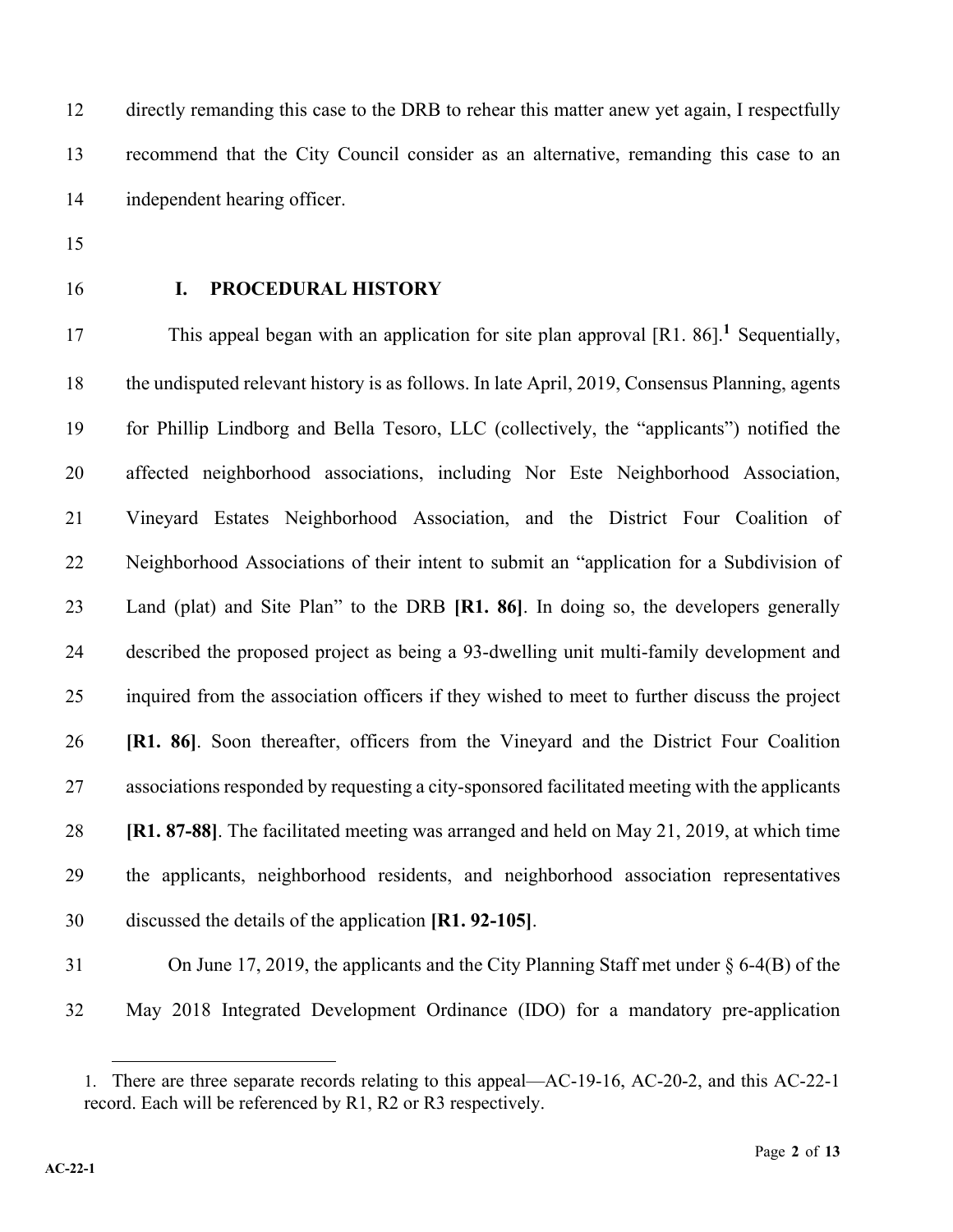meeting to go over the review process and application requirements **[R1. 81-84]**. On the same day as the pre-application meeting, the applicants submitted the application to the City Planning Department for subdivision plat and for site plan review **[R1. 65-80]**. As indicated on a "DRB Tracking Sheet" and in the DRB "Application" form, City Planning Staff scheduled the first DRB hearing for July 17, 2019 **[R.1 64-65]**.

 Between July 1, and July 17, 2017, the DRB received comments from governmental agencies regarding the application, including from the Albuquerque Public Schools, Albuquerque Police Department, New Mexico Department of Transportation, Mid-Region Metropolitan Planning Organization, Albuquerque Department of Municipal Development, Albuquerque Metropolitan Arroyo Flood Control Authority, as well as from various Staff from sections of the City Planning Department **[R1. 316-326]**. At the July 17, 2019, DRB hearing, after taking testimony from the applicants and the public, the DRB via the Chair 45 deferred a decision and notified attendees that the DRB would be rescheduled for August 14, 2019 **[R1. 315]**. The DRB Chair explained the reasons, stating that there were multiple reasons. She expressly said:

 Alright, thank you. Parks had no comments. You received a copy of our comments, I won't go through every detail but for the site plan, we talk about motorcycle spaces, clarify the match line, key note 32 doesn't appear on the plan, just clarify that this is fencing, I believe that's what it was. Relocate dumpster away from residential use on the south side. You'll have to coordinate that with Solid Waste. Clarify bicycle parking, On site pedestrian walkway needs to meet the minimum width requirement per the DPM, on site shall connect to the following: a sidewalk median the standard, the DPM along at least one lot frontage that extends to the boundary of the subject parcel. There's one section that the entrances, it's 14-16-5-11 (0)(1) where the entrances aren't clear, I believe that pedestrian 59 entrances need to be clarified per that section. Also  $(E)(2)(A)$ , you did submit a supplemental email, but again pertaining to the building, the ground floor is supposed to be different than the upper floors through architectural features and we got a narrative but I think the language or the 63 coordination on that needs to continue. Again section  $14-16-5-7(0)(1)$  shall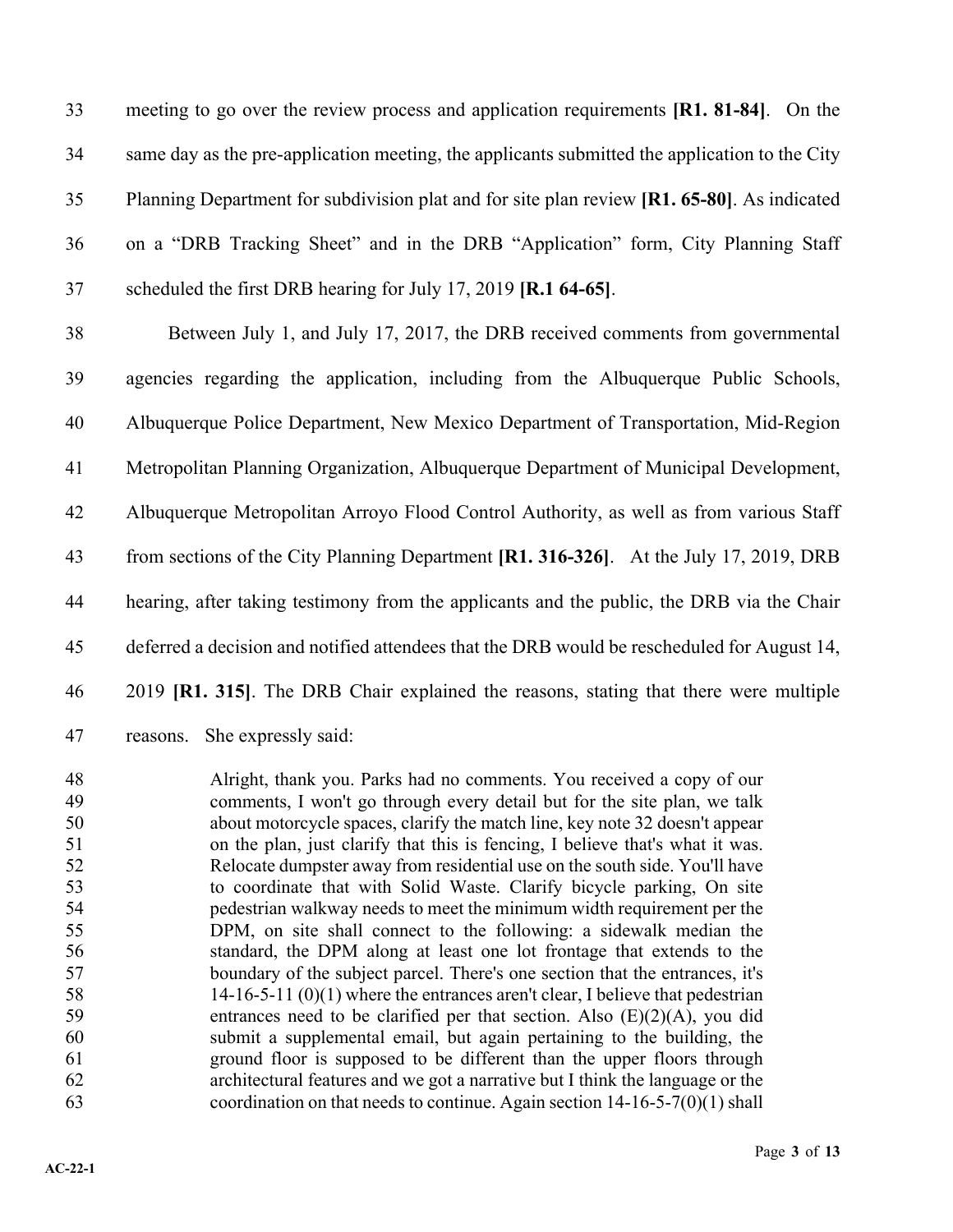| 64<br>65<br>66<br>67<br>68<br>69<br>70<br>71<br>72<br>73<br>74<br>75<br>76 | allow wall height, confirm height and location of walls and fences. And<br>then there's some minor comments about the landscaping. The street trees<br>need to be clarified, as well as the parking spaces. Of course, the<br>requirement of $14-15-5-6(F)(2)(C)$ is that no parking space will be more<br>than a hundred feet from a tree, which is why you put the trees along that<br>south boundary, I think there's five. And there seems to be concern about<br>the width of that landscaping but because of the trees, I think Mr. Griffee<br>brought up that point in his narrative that he submitted but those are in an<br>area that is larger than or wider than the minimum $5\frac{1}{2}$ feet, I just wanted<br>that on the record, from your site plan, so there's a little more space there.<br>And maybe needs to be conversation about the type of trees because there<br>seems to be concern about roots under the south wall because that is an<br>existing wall on the south boundary of your property [R1. 313-314]. |
|----------------------------------------------------------------------------|--------------------------------------------------------------------------------------------------------------------------------------------------------------------------------------------------------------------------------------------------------------------------------------------------------------------------------------------------------------------------------------------------------------------------------------------------------------------------------------------------------------------------------------------------------------------------------------------------------------------------------------------------------------------------------------------------------------------------------------------------------------------------------------------------------------------------------------------------------------------------------------------------------------------------------------------------------------------------------------------------------------------------------------------|
| 77                                                                         |                                                                                                                                                                                                                                                                                                                                                                                                                                                                                                                                                                                                                                                                                                                                                                                                                                                                                                                                                                                                                                            |
| 78                                                                         | Moving forward in time, the record reflects that on August 7, 2019, the Appellants'                                                                                                                                                                                                                                                                                                                                                                                                                                                                                                                                                                                                                                                                                                                                                                                                                                                                                                                                                        |
| 79                                                                         | attorney notified the DRB in writing that on August 5, 2019, the City Council approved the                                                                                                                                                                                                                                                                                                                                                                                                                                                                                                                                                                                                                                                                                                                                                                                                                                                                                                                                                 |
| 80                                                                         | Phase 2, Batch 1 conversion zone-changes, which included R-1B zoned property that abuts                                                                                                                                                                                                                                                                                                                                                                                                                                                                                                                                                                                                                                                                                                                                                                                                                                                                                                                                                    |
| 81                                                                         | the application site [R1. 256, 285]. Hessel Yntema, Appellants' attorney, specifically advised                                                                                                                                                                                                                                                                                                                                                                                                                                                                                                                                                                                                                                                                                                                                                                                                                                                                                                                                             |
| 82                                                                         | the DRB that the R-1B zone-conversion change meant that the Neighborhood Edges                                                                                                                                                                                                                                                                                                                                                                                                                                                                                                                                                                                                                                                                                                                                                                                                                                                                                                                                                             |
| 83                                                                         | provisions of $\S$ 5-9 of the IDO must be applied to the application site because the conversion                                                                                                                                                                                                                                                                                                                                                                                                                                                                                                                                                                                                                                                                                                                                                                                                                                                                                                                                           |
| 84                                                                         | became effective on August 5, 2019, and at least one the R-1B lot qualifies as a "protected                                                                                                                                                                                                                                                                                                                                                                                                                                                                                                                                                                                                                                                                                                                                                                                                                                                                                                                                                |
| 85                                                                         | lot" within 100-feet of a proposed building depicted in the site plan $\left[\mathbf{R1.284}\right]^2$                                                                                                                                                                                                                                                                                                                                                                                                                                                                                                                                                                                                                                                                                                                                                                                                                                                                                                                                     |
| 86                                                                         | On August 14, 2019, the DRB revisited the applicants' application in its public hearing,                                                                                                                                                                                                                                                                                                                                                                                                                                                                                                                                                                                                                                                                                                                                                                                                                                                                                                                                                   |
| 87                                                                         | reopened the floor, and allowed additional public comments, including unsworn testimony                                                                                                                                                                                                                                                                                                                                                                                                                                                                                                                                                                                                                                                                                                                                                                                                                                                                                                                                                    |
| 88                                                                         | from the applicants' agents [R1. 173-189]. Appellants' attorney again advised the DRB                                                                                                                                                                                                                                                                                                                                                                                                                                                                                                                                                                                                                                                                                                                                                                                                                                                                                                                                                      |
| 89                                                                         | about the R-1B lot conversion, explaining that he believed that the Neighborhood Edges                                                                                                                                                                                                                                                                                                                                                                                                                                                                                                                                                                                                                                                                                                                                                                                                                                                                                                                                                     |

<sup>2.</sup> Although City Council Enactment O-19-65 (which is the legislation creating the zone batch conversions) is remedial in nature partly to correct "mismatches" in the City-wide enactment of the IDO and rezoning in May 2017, the City Council did not explicitly make the conversions retroactive to May 2017 **[R1. 257-271]**.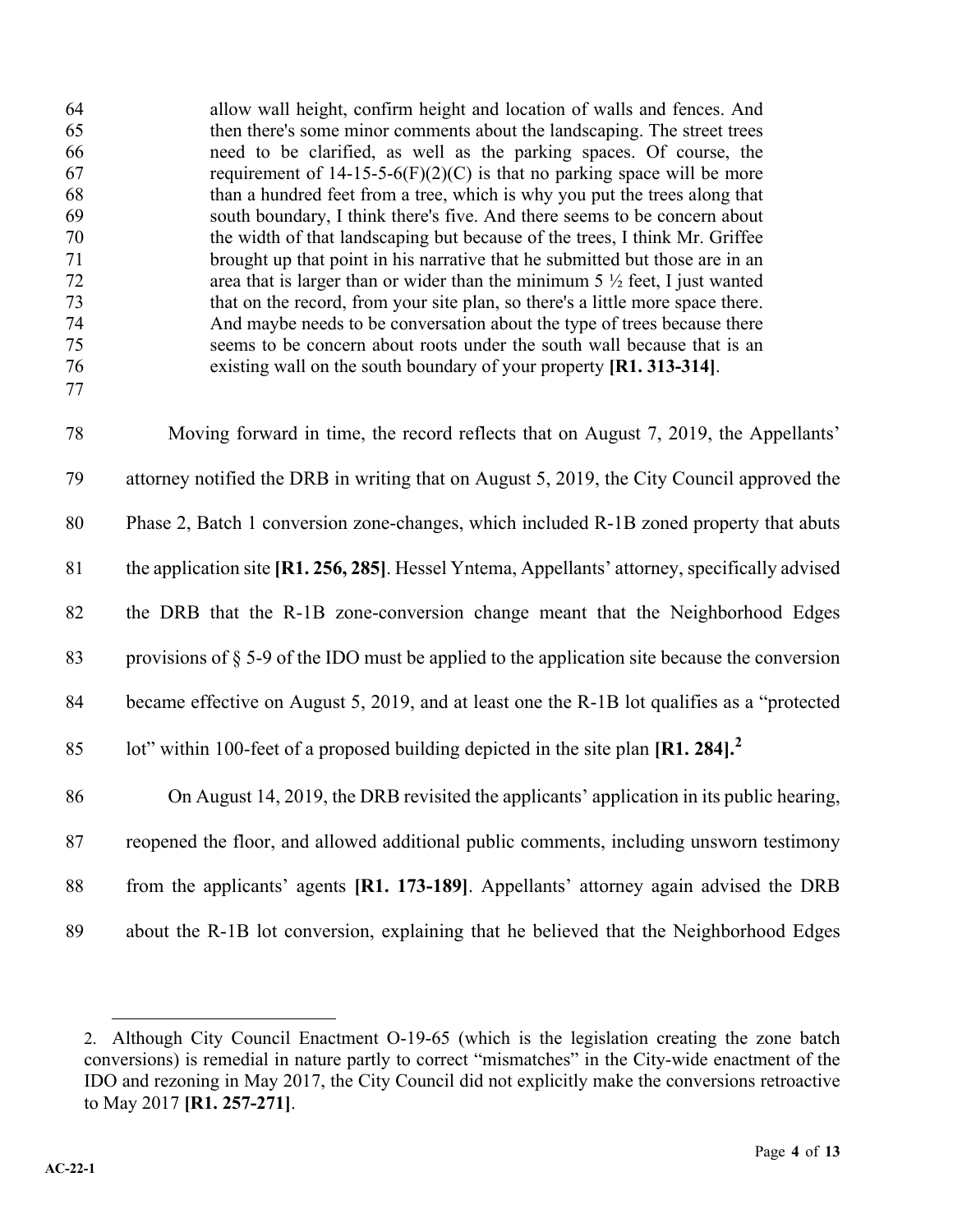provisions of the IDO must be applied to the site plan because the application was not complete under IDO, § 1-10(B) when the Batch zoning conversions became effective on August 5, 2019. **[R1. 176-177]**.

 During the August 14, 2019 hearing, additional written comments from the City's Traffic Engineer, Water Utility Authority, and from the City Zoning Department Staff were submitted to the DRB regarding the application **[R1. 191-194].** Since additional issues needed to be addressed by the applicants, and since a plat was missing in the application at the August 14, 2019 hearing, the DRB Chair again deferred a decision on the applicants' application, this time to the September 11, 2019 docket **[R1. 189-190]**.

 At the September 11, 2019 public hearing, the DRB approved the site plan and replat application **[R1. 161].** Appellants filed a timely appeal, and a quasi-judicial Land Use appeal hearing was held on October 31, 2019. On November 15, 2019, finding due process related discrepancies in how the DRB dealt with the matter in a public hearing, the DRB was instructed to rehear the application.

 On January 8, 2020, the DRB held a remand public hearing on the application and approved it **[R2. 10A]**. Raising multiple appeal issues, Appellants again filed a timely appeal 106 soon after **[R2. 58A-65A]**. A LUHO appeal hearing was held on April 16, 2020.<sup>3</sup> With some exceptions regarding the recommendation to deny the appeal, the City Council denied the appeal and approved the applicants' application.

- Appellants filed a timely appeal to the District Court. In a 19-page decision on the appeal, concluding that the DRB's hearings were *"not in accordance with the law and must*
- 

<sup>3.</sup> See AC-20-2, LUHO recommendation, dated April 25, 2020.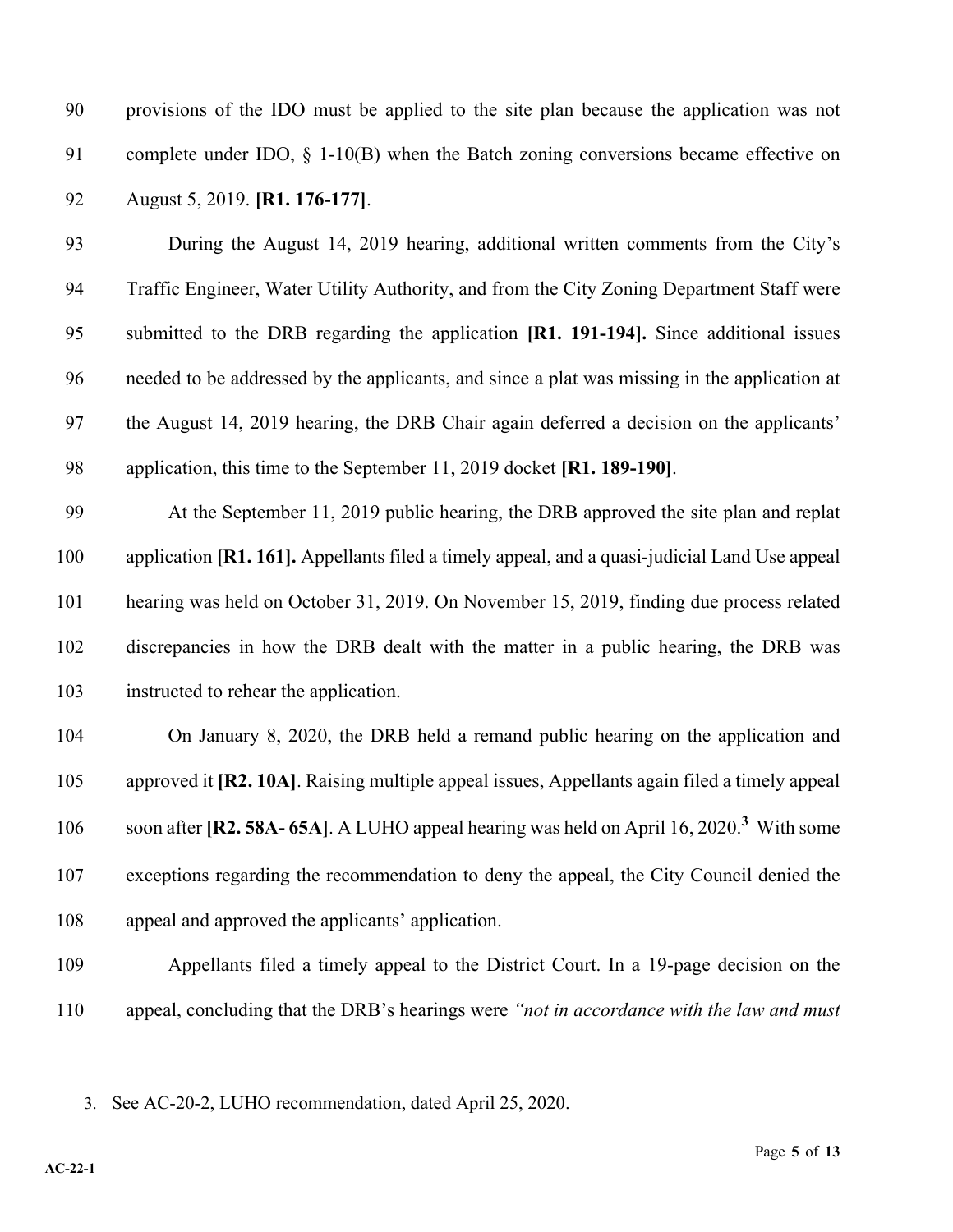*be remanded for a quasi-judicial hearing,"* the Court remanded the case matter to the DRB to address specific deficiencies in the hearing process and to make findings related to the Neighborhood Edges questions in the appeal **[R3. 629]**. The DRB held its remand hearing on December 3, 2021 **[R3. 163- 218]**. Raising 17 issues of alleged error, Appellants again filed a timely appeal. A quasi-judicial LUHO appeal was held on February 24, 2022.

## **II. DISCUSSION**

 Although Appellants suggest that the most recent construction of the IDO is applicable to the issues presented in this matter, applying a more recent version of the IDO not in effect when the DRB first considered the application (in 2019) would contravene the IDO, and it would be contrary to the Court's Remand Order. Under all versions of the IDO, but particularly under the version of the IDO applicable in 2019 (May 2018 IDO), all applications must be reviewed under the provisions in effect at the time the application is deemed complete [See IDO § 1-10(B)]. Moreover, the Court clearly concluded *"the 2018 IDO, prior to any amendment to that IDO, would appear to apply"* [R. 630].

 Under the 2018 IDO, review of an appeal is a whole-record review to determine whether the DRB acted fraudulently, arbitrarily, or capriciously; or whether the DRB's decision is not supported by substantial evidence; or if the DRB erred in applying the requirements of the IDO, a plan, policy, or regulation [IDO, § 14-16-6-4(U)(4)]. At the appeal level of review, the decision and record must be supported by substantial evidence to 131 be upheld. The Land Use Hearing Officer (LUHO) may recommend to the City Council that an appeal be affirmed in whole or in part, or reversed in whole or in part. The City Council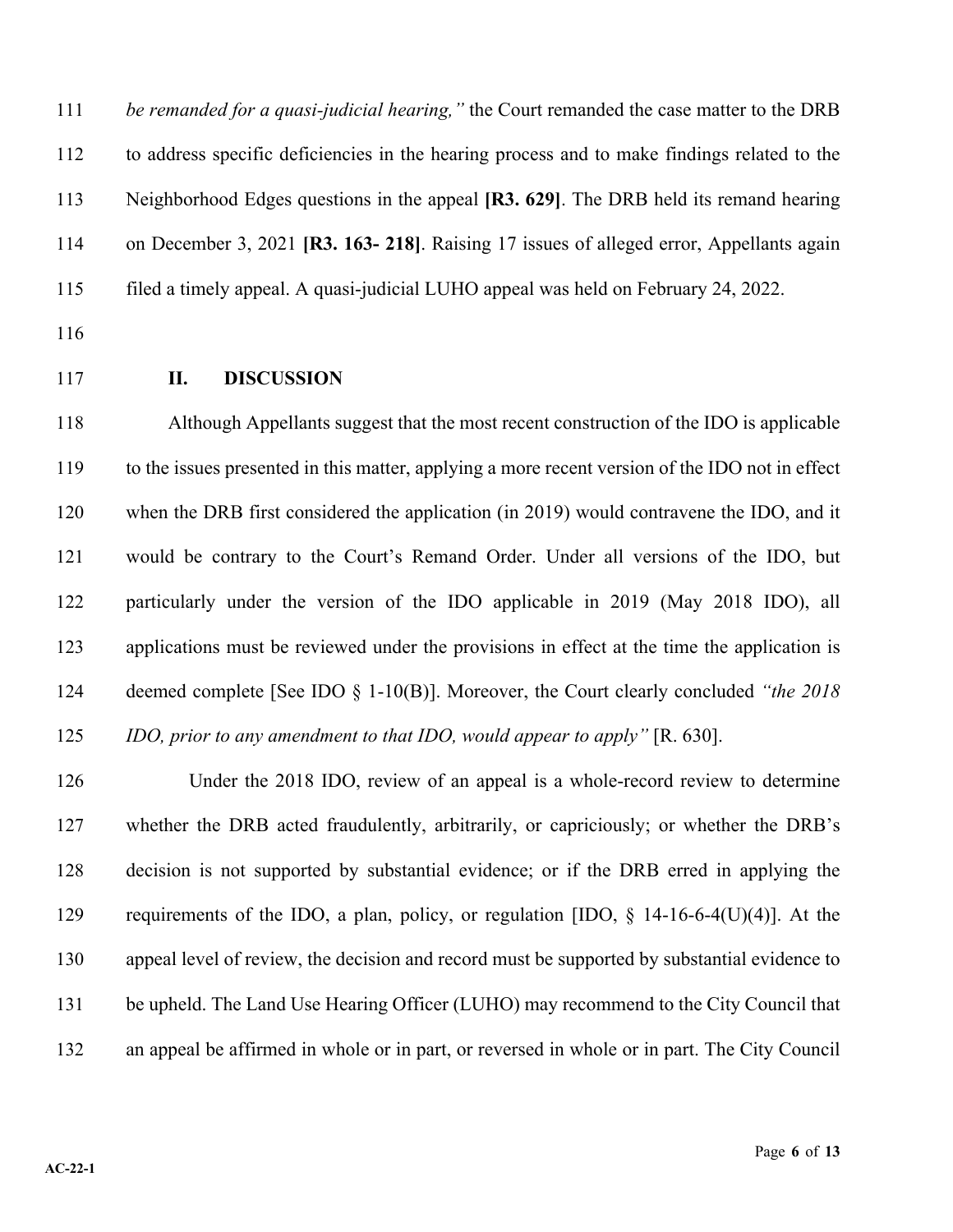delegated its authority to the LUHO to remand appeals to reconsider matters in the record [IDO, § 14-16-6-4(U)(3)(d)].

 During the February 24, 2022 LUHO appeal hearing, Appellants requested that the records of the previous appeals connected with this matter (AC-19-16 and AC-20-2), as well as the Court record be included with the record of this appeal. In addition, Appellants also requested that the Zoom video/audio file of the DRB's December 3, 2021 hearing and the Zoom chat program record also be included in this record. The Applicants did not object to Appellants' requests to supplement the record. Thus, the record should be supplemented accordingly to reflect all the history in this case.

 After going back and reviewing the above-referenced city appeal records regarding this case, as well as hearing arguments and testimony, I regrettably find that the matter must 144 again be sent back for another rehearing of the entire application requests anew. The precise necessity of this remand stems from self-inflicted failures of the DRB to satisfy what the Court clearly required of the DRB in the remand Court Order **[R.3 621].**

 Other than the process deficiencies, a major rationale for the Court's remand concerned how the DRB concluded that the Neighborhood Edges protections in IDO, § 5(9) is inapplicable to the site plan application. The Court expressly ruled that the DRB must get to the bottom of *"the Neighborhood Edges issue to assure that the City fully considers, analyzes and explains the interaction of the IDO, the zoning of Appellants' property, and the applicable facts"* **[R3. 629].** Consequently, the Court further Ordered that:

 On remand, the City is directed to *explicitly* set out the date upon which the Developers' application was deemed complete, as this fact was subject to some confusion, with *further explanation* as to the finding by the DRB following the July 17, 2019, meeting that there were comments made by the DRB which needed to be addressed prior to any action on the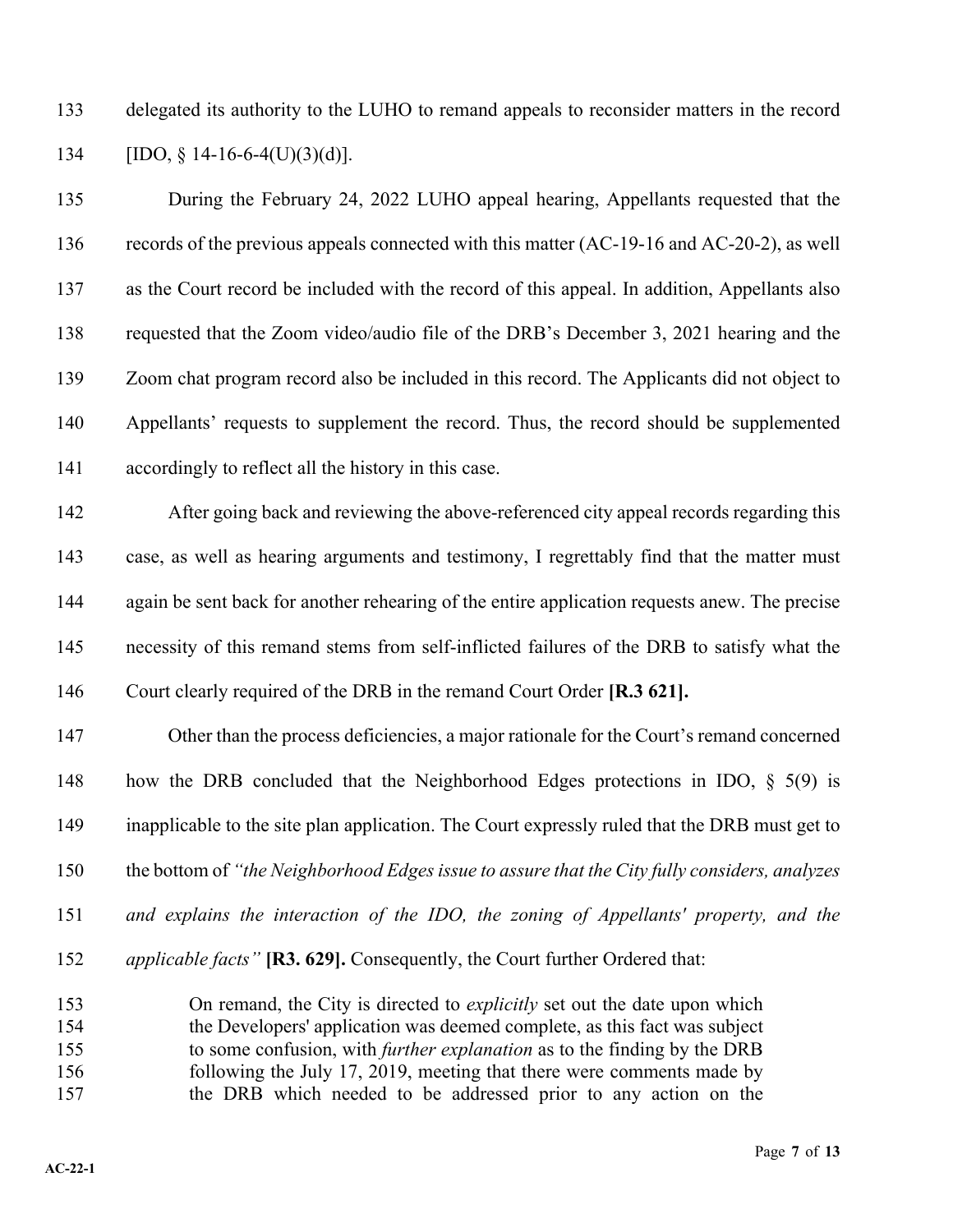application, as well as outstanding issues, including grading and drainage plans, infrastructure list, and other comments that necessitated deferring action from the August 14, 2019, DRB meeting, requiring further supplementation of their application (Emphasis added) **[R3. 631].**

 Although in its December 3, 2021 hearing, the DRB made findings about the dates the application was submitted and when the application was scheduled for hearing and deemed complete, the DRB still failed to address how the finding of completeness was or wasn't 166 impacted by the subsequent July 17, 2019 and August 14, 2019 DRB deferrals.<sup>4</sup> For the Court, this was the crux of what was missing in the record regarding the Neighborhood Edges issue. The basis of these deferrals, for the Court, presents a question whether the application was in fact complete at the time the DRB concluded it was complete. The assumption is that the application was, in fact, incomplete as late as mid-August 2019 because the DRB found as late as August 14, 2019, that the applicants needed to supplement the record and 172 application with additional documentation/information for the DRB to make a final decision on the application. It was the deferral actions and the lack of evidence regarding these 174 deferral actions as they relate to IDO  $\S$  1-10(B) with which the Court was concerned about, partly necessitating the remand.

 The Court explicitly ordered the DRB to analyze and explain how the application could 177 be considered complete in June or July 2019 when the DRB deferred the matter twice to allow the applicants more time to supplement its application. Although at the February 24, 2022 LUHO appeal hearing, Planning Staff offered more detail on possible answers to this open question, there is insufficient evidence in the DRB's records to support the explanations offered by Planning Staff. Put another way, there remains a lack of substantial evidence in

<sup>4.</sup> See DRB Findings 1-5 [R3. 014].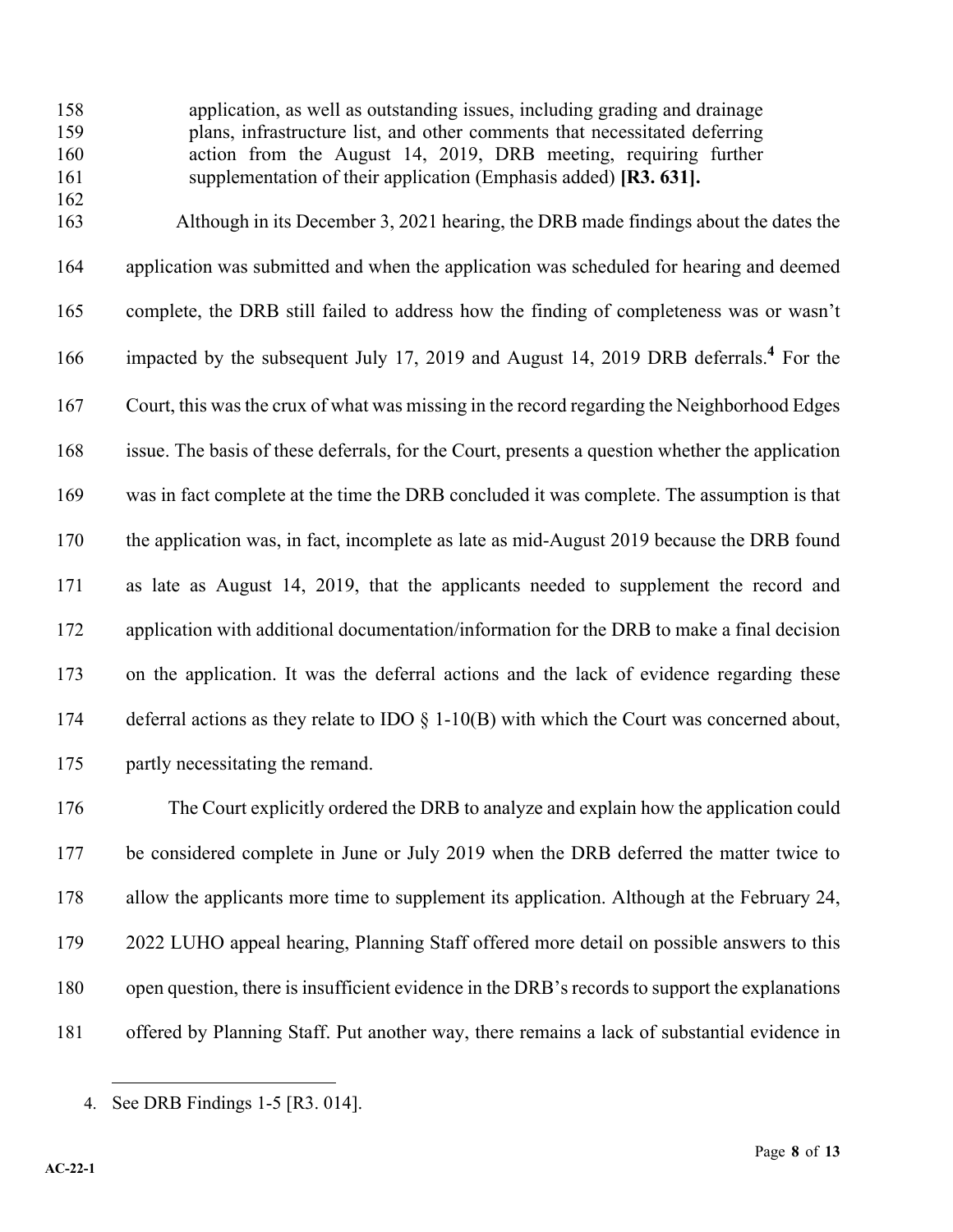the record regarding the issues the Court explicitly wanted resolved by the DRB. Again, this issue was a major issue in the Appellants' appeal and in the Court's rationale for remanding 184 the matter for a new hearing.

 If the City Council concludes that this matter should again be placed in the hands of the DRB, the DRB must not merely adopt an explanation by Planning Staff. Rather than make conclusory findings, as it did in the previous records and in this record, the DRB must allow evidence and cross examination, and it should make or adopt findings on the record, based on that evidence and fully explain the basis supporting its decision.

 Next, the evidence shows that, although after the Court remanded the entire matter back to the DRB, the DRB scheduled its remand hearing for December 3, 2021. While that hearing was pending, Staff knew or had clear reasons to know that all the Appellants were represented by legal counsel. Despite these facts, the city Planning Staff person who also acted as the DRB's chair sent the DRB's collective "comments" regarding the application only to the applicants' agents the day before the December 3, 2021 DRB remand hearing **[R3. 375]**. This important communication excluded Appellants' counsel, creating yet another easily preventable, appealable issue and self-inflicted failure of the DRB. I find that excluding Appellants (through their counsel), under the circumstances in this case was unnecessary, inappropriate, and unfair. Under the circumstances, this action was incongruous with the due process and quasi-judicial protections explicitly discussed in the Court's Order.

 Any further supplements to the record, including Staff comments and recommendations (required under the IDO) must also be sent to Appellants' attorney at the same time these documents are sent to the applicants' representatives and to the DRB. *Ideally*,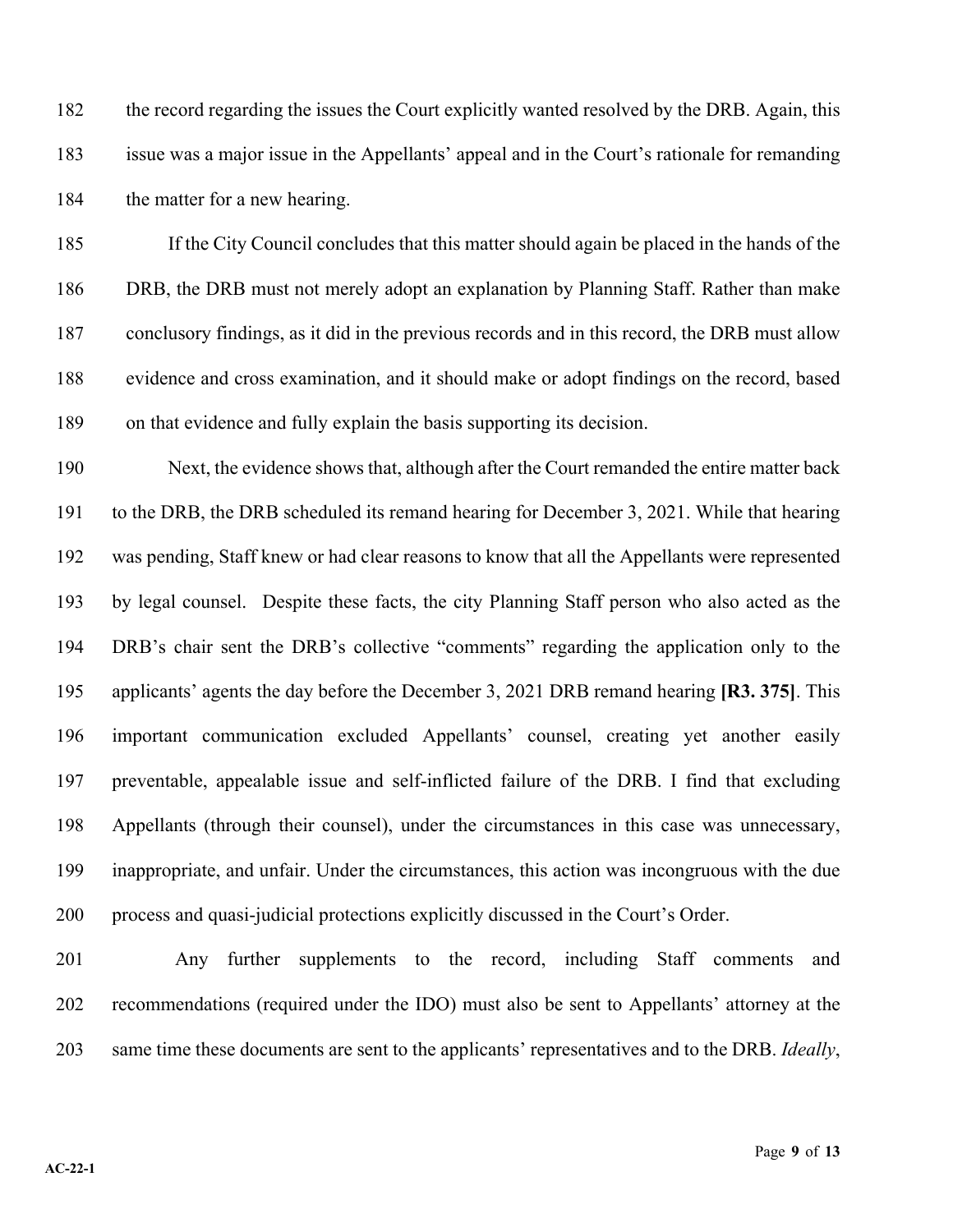these significant documents should be sent as early as possible before the hearing so that the parties can adequately prepare to respond to them at the hearing.

 Next, the evidence in the remand hearing shows that the City Planning Staff wore two 207 hats in this matter: They acted as Staff who made recommendations to the DRB as required by the IDO, while also serving as DRB decision makers. In addition, during the DRB hearing, each Planning Staff-DRB member, testified to the facts of the matter that they were deciding. During the December 3, 2021 hearing, Planning Staff-DRB members testified by announcing their individual departmental expert analyses (comments) regarding the technical criteria of the IDO as this criteria applies to the application **[R.3 190-201]**. Presumably, because there were no other Staff recommendations, these "comments" served to satisfy the mandatory provision in IDO, § 6-6(G)(2)(a) regarding Staff recommendations **[R.3 190]**.

 Quasi-judicial decision makers who merely discuss the facts of an application on which they are deciding during a public hearing is distinguishable from DRB members who decide on the facts that they are also creating for the record. The difference is meaningful. In this case, the latter is what occurred. It is unmistakable the evidence shows that the DRB augmented the record with facts about how the application meets or does not meet the IDO to 220 satisfy IDO,  $\S 6-6(G)(2)(a)$ , and subsequently proceeded to vote on the facts that they partly created as witnesses **[R.3 190-201]**. The Staff-DRB testimony was all unsworn testimony and, as such, unmistakably violated the Court's Order and due process under *State Ex Rel. Battershell v. City of Albuquerque*, 1989-NMCA-045.

- 
- 
-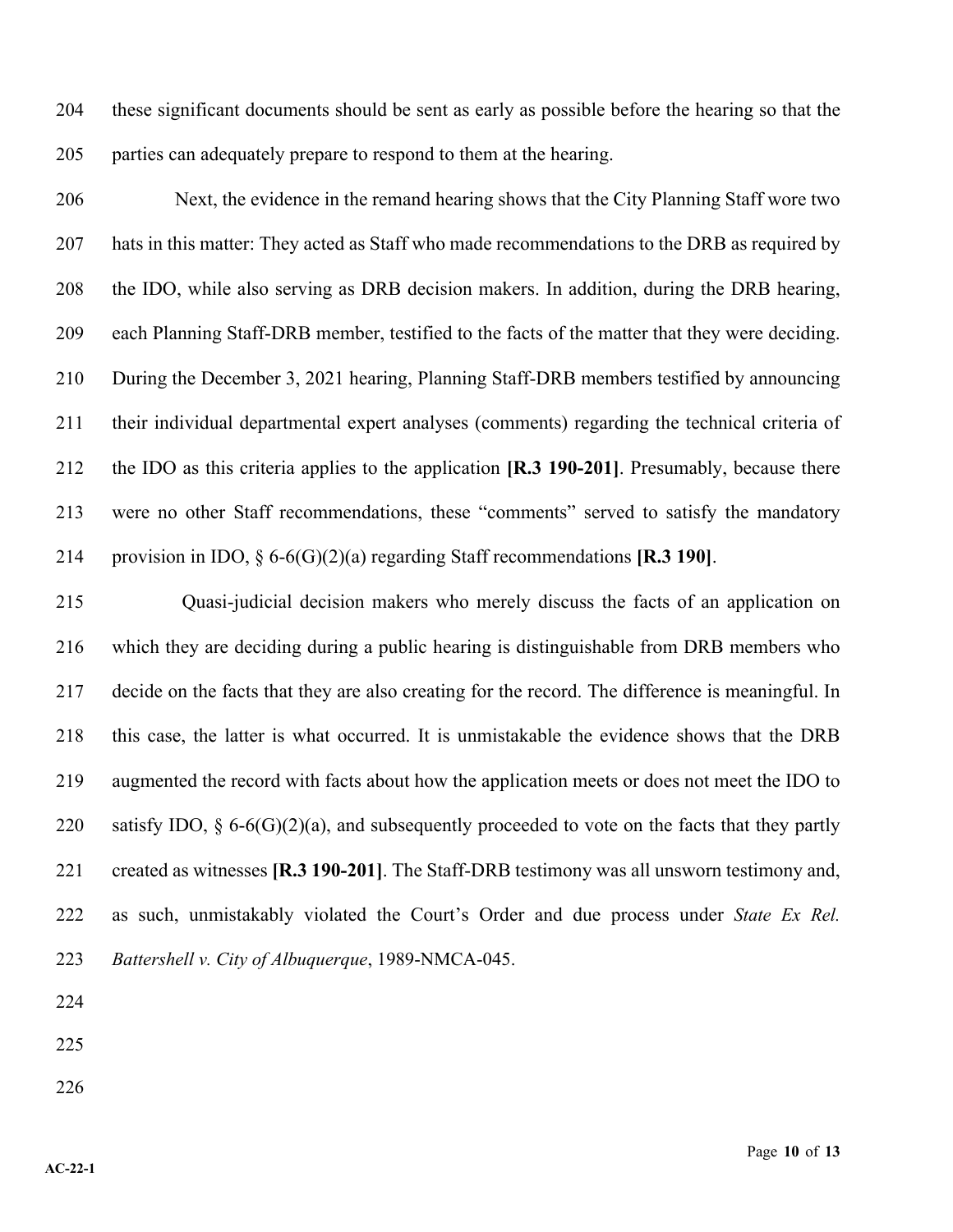#### **A. Remand to DRB**

 If the City Council concludes that the matter should be remanded to the DRB, I respectfully offer the following additional recommendations to give the *process* of a quasi- judicial hearing before the DRB the appropriate decorum it deserves. Other than lawyers representing the City or the parties, in the next remand hearing, all persons who testify about 232 the facts, and specifically those testifying to satisfy IDO,  $\S 6-6(G)(2)(a)$ , shall be sworn in as 233 witnesses. Allowing witnesses to self-affirm should be avoided.<sup>5</sup> Although the formalities of a quasi-judicial hearing are less stringent in process than the process in the judicial courts, 235 administering the oath is a simple task that should not be flippantly omitted. The oath should be administered to testifying witnesses by a single person.

 To fully satisfy the minimal due process protections required for a quasi-judicial hearing, in the remand hearing, there must be an appropriate screening or "wall" between the DRB decision makers, and the Staff designated for making recommendations under the IDO so that there is no meaningful communication regarding the issues of the application outside of the hearing context.

### **B. Remand to Hearing Officer as an Alternative to DRB**

 If an appropriate wall cannot be established, in the alternative to remanding this matter back to the DRB, I respectfully recommend that the City Council consider appointing an independent hearing officer to decide the issues in this case, not in an appellate capacity, but in place of the DRB, as a fact finder and decision maker. The appellate process would

<sup>5.</sup> In the December 3, 20121 remand hearing, rather than administering the oath to witnesses, the DRB merely allowed witnesses to self-affirm their oath to tell-the-truth.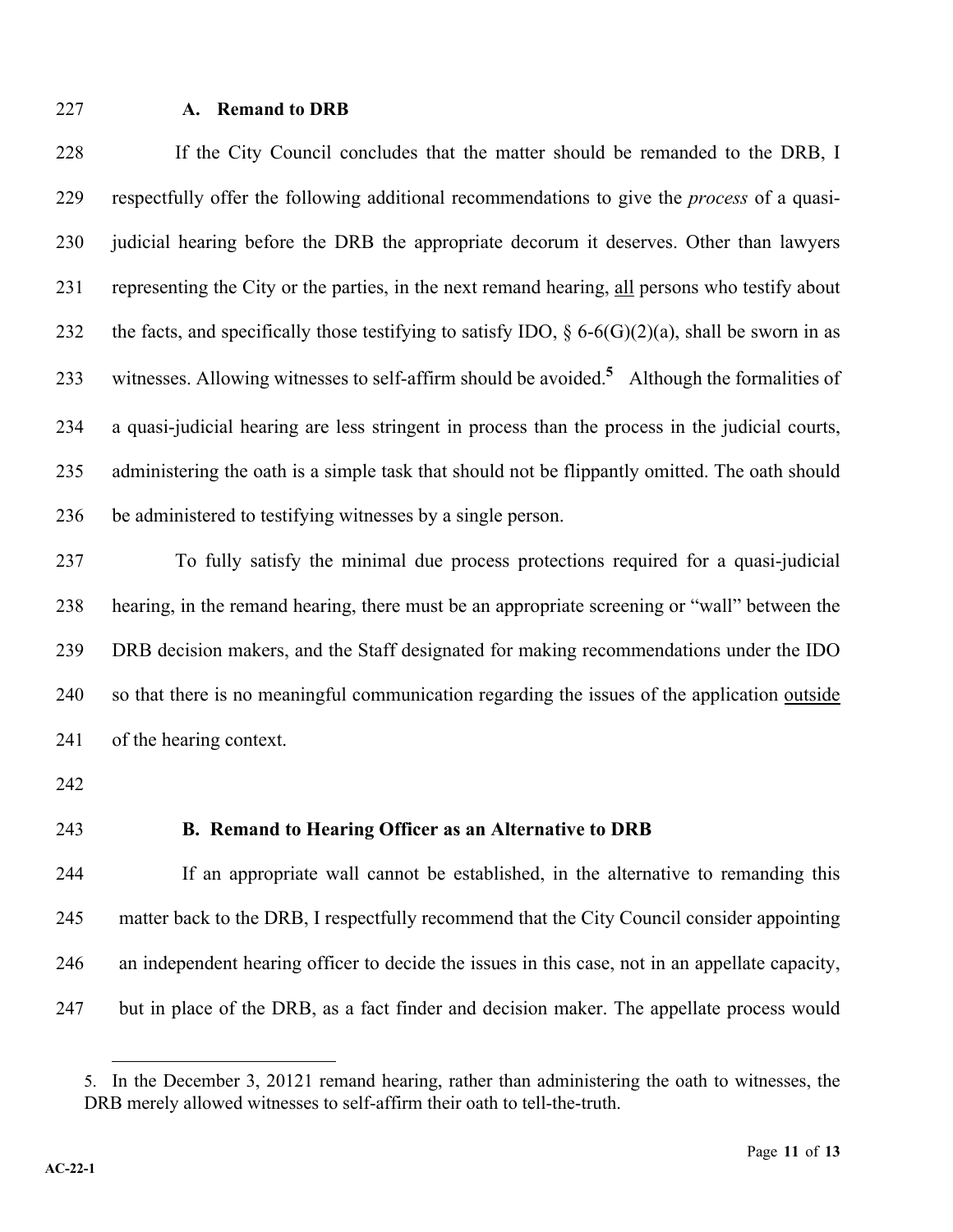remain. The hearing would be conducted anew, and in a quasi-judicial manner, allowing evidence and testimony as necessary to make a decision under the applicable IDO.

 The DRB has heard this matter several times and presumably to mitigate issues of bias in the decision-making process, multiple Planning Staff members were interchanged into the DRB decision maker role. However, in the December 3, 2022 hearing, Planning Staff essentially still made recommendations to themselves as DRB decision makers. Avoiding that circumstance in another hearing is arguably difficult to achieve under the current circumstances. Whether the DRB can now be assembled another time with Planning Staff who have not in some way already acted on the application and which would not compromise due process protections may require that a hearing officer be appointed. Although appointing an independent hearing officer in this matter does not address the broader problems associated with the DRB, it will address many of the bias issues that have been alleged in this specific appeal case since 2019.

### **C. Additional recommendations**

 Going forward, I recommend that the records of this matter beginning from the records of AC-19-16, AC-20-2, AC-22-1, and the record of this remand be consolidated with appropriate markers for each record in one sequentially Bates stamped record so that its further review, including, if necessary, by the City Council, is less cumbersome for everyone. 267 In addition, regarding evidence involving IDO  $\S$  1-10(B) as outlined above, Appellants' counsel requested the tracking log(s) (audit trail or meta-data) from the Planning Department's electronic data tracking system. Presumably, the electronic audit trail might shed light on how (and when) the application migrated to a complete application. It is arguably relevant, material